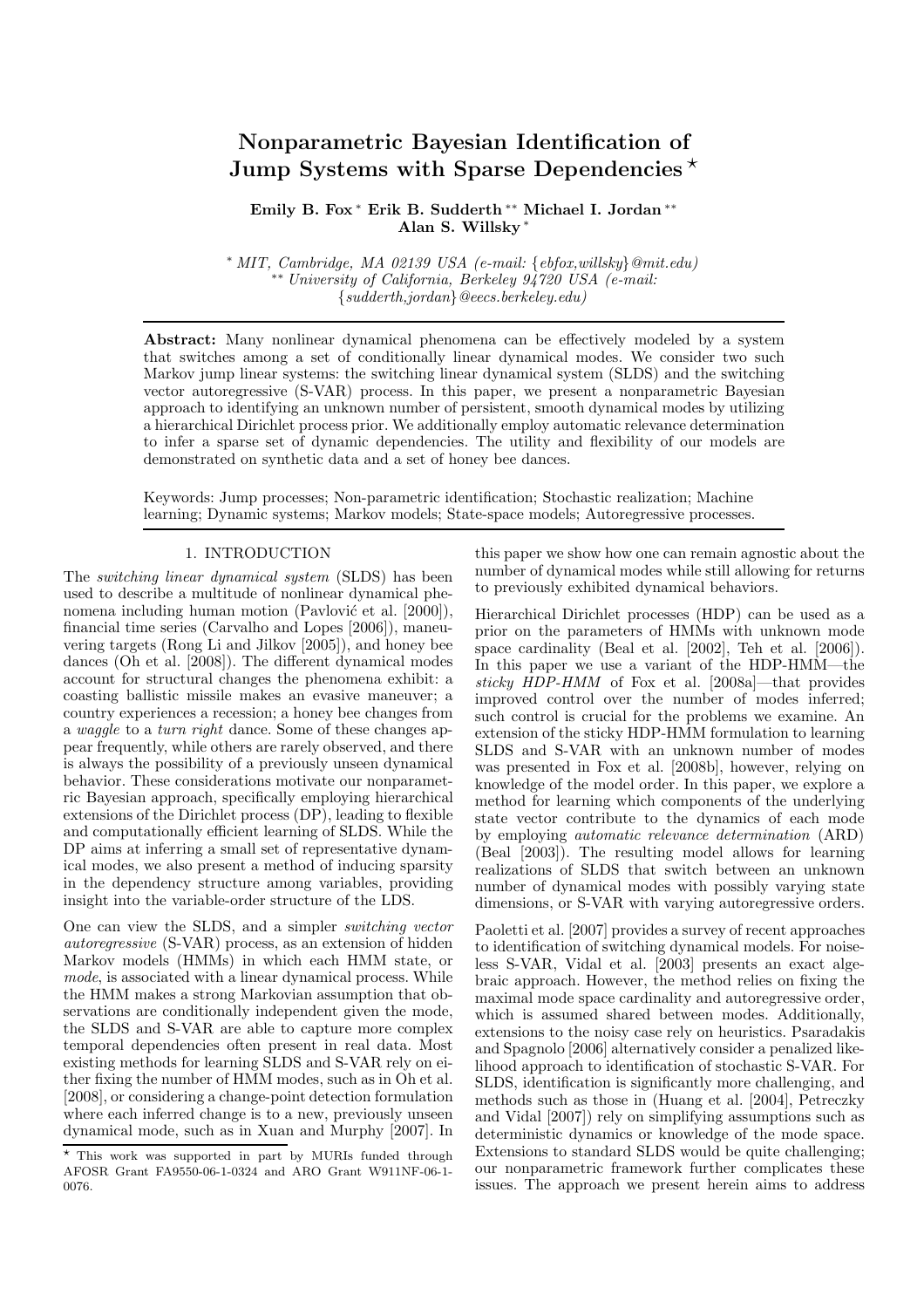identification of mode space cardinality and model order of SLDS and S-VAR within a fully Bayesian framework.

## 2. BACKGROUND: DIRICHLET PROCESSES AND THE STICKY HDP-HMM

A Dirichlet process (DP), denoted by  $DP(\gamma H)$ , is a distribution over random probability measures

$$
G_0 = \sum_{k=1}^{\infty} \beta_k \delta_{\theta_k} \qquad \theta_k \sim H \tag{1}
$$

on a parameter space  $Θ$ , with H a base measure on  $Θ$ . The weights are sampled via a stick-breaking construction:

$$
\beta_k = \beta'_k \prod_{\ell=1}^{k-1} (1 - \beta'_\ell) \qquad \beta'_k \sim \text{Beta}(1, \gamma). \tag{2}
$$

We denote this distribution by  $\beta \sim \text{GEM}(\gamma)$ . The DP is commonly used as a prior on the parameters of a mixture model of unknown complexity, resulting in a DP mixture model (see Fig.1(a)). To generate observations, we choose  $z_i \sim \beta$  and  $y_i \sim F(\theta_{z_i}).$ 

The hierarchical Dirichlet process (HDP) (Teh et al. [2006]) extends the DP to cases in which groups of data are produced by related, yet distinct, generative processes. Taking a hierarchical Bayesian approach, the HDP places a global DP prior  $DP(\alpha G_0)$  on  $\Theta$ , and then draws group specific distributions  $G_j \sim DP(\alpha G_0)$ . Here, the base measure  $G_0$  acts as an "average" distribution  $(E[G_j | G_0] = G_0)$ encoding the frequency of each shared, global parameter. This layering of DPs produces group specific distributions:

$$
G_j = \sum_{k=1}^{\infty} \pi_{jk} \delta_{\theta_k} \qquad \pi_j \sim \text{DP}(\alpha \beta). \tag{3}
$$

To generate observation  $y_{ji}$ , the  $i^{th}$  observation in group j, we choose  $z_{ji} \sim \pi_j$  and  $y_{ji} \sim F(\theta_{z_{ji}})$ . See Fig. 1(b).

It can be shown that the following finite, hierarchical mixture model converges in distribution to the HDP as  $L \rightarrow \infty$  (Ishwaran and Zarepour [2002], Teh et al. [2006]):  $\beta \sim \text{Dir}(\gamma/L, \ldots, \gamma/L) \quad \pi_j \sim \text{Dir}(\alpha\beta_1, \ldots, \alpha\beta_L).$  (4) This weak limit approximation is used in Sec. 3.2.

The HDP can be used to develop an HMM with potentially infinite mode space (Teh et al. [2006]). For this HDP-HMM, each HDP group-specific distribution  $\pi_i$  is a modespecific transition distribution. Here, however, observations are not pre-partitioned into groups. Let  $z_t$  denote the mode of the Markov chain at time  $t$ . The Markovian structure dictates  $z_t \sim \pi_{z_{t-1}}$ , implying that  $z_{t-1}$  indexes the group to which  $y_t$  is assigned (i.e., all observations with  $z_{t-1} = j$  are assigned to group j). Due to the infinite mode space, there are infinitely many possible groups. The current HMM mode  $z_t$  then indexes the parameter  $\theta_{z_t}$  used to generate observation  $y_t$ . See Fig. 1(c), ignoring the edges between the nodes representing the observations.

By sampling  $\pi_i \sim DP(\alpha\beta)$ , the HDP prior encourages modes to have similar transition distributions  $(E[\pi_{ik}|\beta] =$  $\beta_k$ ). However, it does not differentiate self–transitions from moves between modes. When modeling dynamical processes with mode persistence, the flexible nature of the HDP-HMM prior allows for mode sequences with unrealistically fast dynamics to have large posterior probability. Recently, it has been shown (Fox et al. [2008a]) that one

may mitigate this problem by instead considering a sticky HDP-HMM where  $\pi_i$  is distributed as follows:

$$
\pi_j \sim \text{DP}(\alpha \beta + \kappa \delta_j) \tag{5}
$$

Here,  $(\alpha\beta + \kappa\delta_j)$  indicates that an amount  $\kappa > 0$  is added to the  $j^{th}$  component of  $\alpha\beta$ , thus increasing the expected probability of self-transition. When  $\kappa = 0$  the original HDP-HMM is recovered. We place a vague prior on  $\kappa$  and learn the self-transition bias from the data.

#### 3. THE HDP-SLDS AND HDP-AR-HMM MODELS

We recount the nonparametric Bayesian extensions of the SLDS and S-VAR developed in Fox et al. [2008b], first assuming the model order is known, and then presenting a new method for inferring this information from the data. These models are referred to as the HDP-SLDS and HDP-AR-HMM, respectively, with their generative processes summarized as follows (see Fig.  $1(c)-(d)$ ):

$$
\frac{\text{HDP-AR-HMM}}{z_t \sim \pi_{z_{t-1}}}
$$
\n
$$
y_t = \sum_{i=1}^r A_i^{(z_t)} y_{t-i} + e_t(z_t) \frac{\boldsymbol{x}_t - \boldsymbol{x}_{z_{t-1}}}{\boldsymbol{x}_t = A^{(z_t)} \boldsymbol{x}_{t-1} + e_t(z_t)} \qquad (6)
$$
\n
$$
y_t = C \boldsymbol{x}_t + \boldsymbol{v}_t
$$

Here,  $\pi_j$  is as defined in Sec. 2, r is a fixed autoregressive order,  $e_t(z_t) \sim \mathcal{N}(0, \Sigma^{(z_t)})$  and  $v_t \sim \mathcal{N}(0, R)$ .

For these models, we place a prior on the dynamic parameters and compute their posterior from the data. For the HDP-SLDS we do, however, fix the measurement matrix, C, for reasons of identifiability. Let  $\tilde{C} \in \mathbb{R}^{n \times d}$ ,  $d \geq n$ , be a full rank measurement matrix associated with a dynamical system defined by  $\ddot{A}$ . Then, without loss of generality, we may consider  $C = [I_n \ 0]$  since there exists an invertible transformation T such that the pair  $C = \tilde{C}T = [I_n \ 0]$  and  $A = T^{-1} \tilde{A} T$  defines an equivalent system.<sup>1</sup> Our choice of the number of columns of zeros is, in essence, a choice of model order and one which we will address in Sec. 3.1.

## 3.1 Posterior Inference of Parameters  $(A^{(k)}, \Sigma^{(k)}, R)$

In this section we focus on developing a prior to regularize the learning of different dynamical modes conditioned on a fixed mode assignment  $z_{1:T}$ . For the SLDS, we analyze the posterior distribution of the dynamic parameters given a fixed, known state sequence  $x_{1:T}$ . Methods for learning the number of modes and resampling the sequences  $x_{1:T}$ and  $z_{1:T}$  are discussed in Sec. 3.2.

We may write the dynamic equation generically as:

$$
\psi_t = \mathbf{A}^{(k)} \bar{\psi}_{t-1} + e_t. \tag{7}
$$

For the S-VAR, we have  $\mathbf{A}^{(k)} = [A_1^{(k)} \dots A_r^{(k)}], \psi_t = y_t$ , and  $\bar{\psi}_t = [\mathbf{y}'_{t-1} \dots \mathbf{y}'_{t-r}]'$ . For the SLDS,  $\mathbf{A}^{(k)} = A^{(k)}$ ,  $\psi_t = x_t$ , and  $\bar{\psi}_t = x_{t-1}$ .

Conditioned on the mode sequence, one may partition this dynamic sequence into  $K$  different linear regression problems, where  $K = |\{z_1, \ldots, z_T\}|$ . That is, for each mode k, we may form a matrix  $\Psi^{(k)}$  with  $N_k$  columns consisting of the  $\psi_t$  with  $z_t = k$ . Then,

$$
\mathbf{\Psi}^{(k)} = \mathbf{A}^{(k)} \mathbf{\bar{\Psi}}^{(k)} + \mathbf{E}^{(k)},\tag{8}
$$

<sup>&</sup>lt;sup>1</sup> For the SLDS of Eq. (6), *T* is identical for all modes as *C* is not mode-specific. This implies that for every realization  $\mathcal{R}_1$  of the SLDS there exists an equivalent realization  $\mathcal{R}_2$  with  $C = [I_n \ 0].$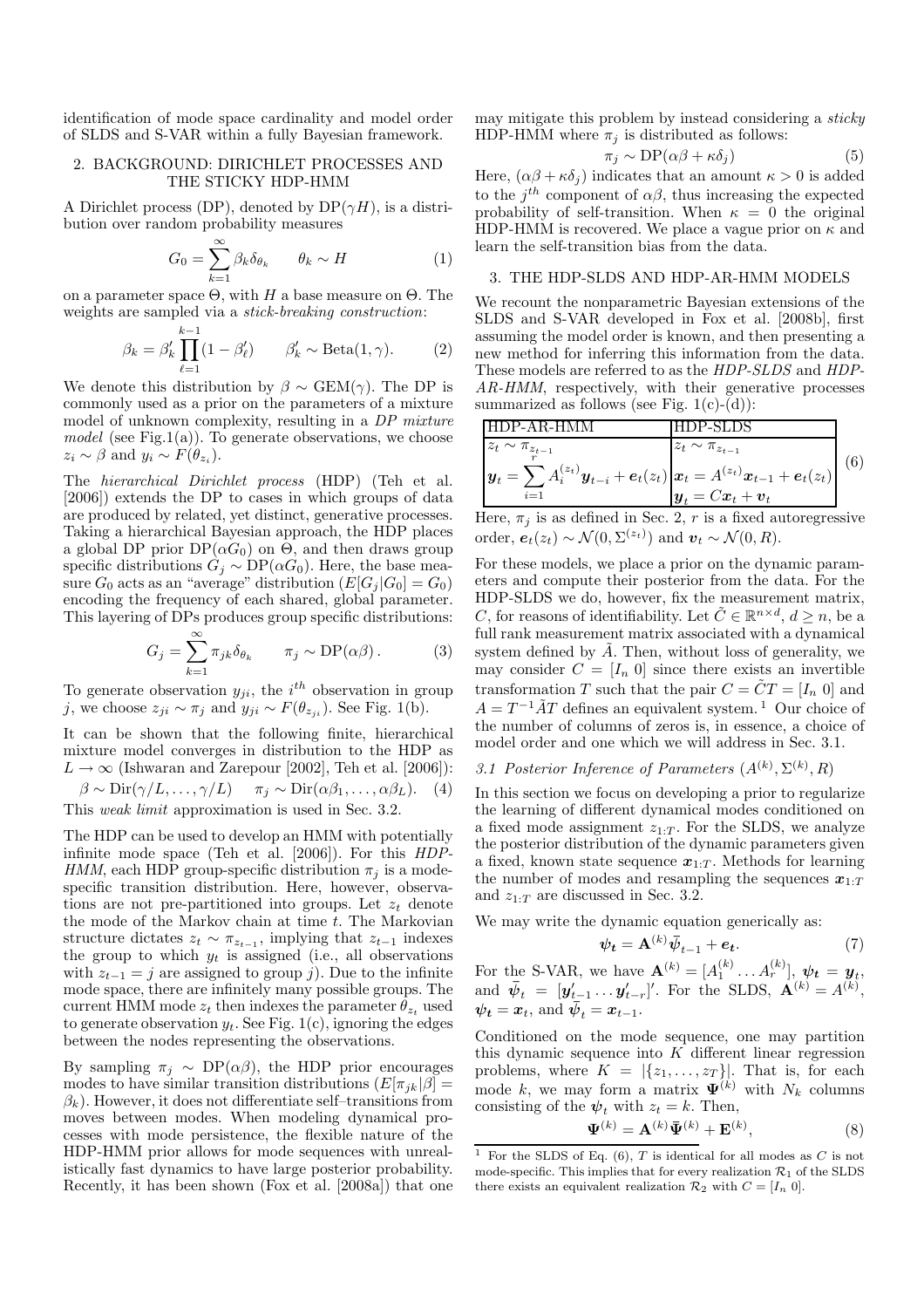

Fig. 1. For all graphs,  $\beta \sim \text{GEM}(\gamma)$  and  $\theta_k \sim H(\lambda)$ . (a) DP mixture model in which  $z_i \sim \beta$  and  $y_i \sim f(y \mid \theta_{z_i})$ . (b) HDP mixture model with  $\pi_j \sim \text{DP}(\alpha, \beta)$ ,  $z_{ji} \sim \pi_j$ , and  $y_{ji} \sim f(y \mid \theta_{z_{ji}})$ . (c)-(d) Sticky HDP-HMM prior on switching VAR(2) and SLDS processes with the mode evolving as  $z_{t+1} \sim \pi_{z_t}$  for  $\pi_k \sim \text{DP}(\alpha + \kappa, (\alpha \beta + \kappa \delta_k)/(\alpha + \kappa))$ . The dynamical processes are as in Eq. (6).

where  $\bar{\Psi}^{(k)}$  is a matrix of the associated  $\bar{\psi}_{t-1}$ , and  $\mathbf{E}^{(k)}$ the associated noise vectors.

Conjugate Prior The matrix-normal inverse-Wishart (MNIW) prior is conjugate for the parameter set  ${A^{(k)}, \Sigma^{(k)}}$ (West and Harrison [1997]). A matrix  $\mathbf{A} \in \mathbb{R}^{d \times m}$  has a matrix-normal distribution  $\mathcal{MN}(A;M,V,K)$  if

$$
p(A) = \frac{|\mathbf{K}|^{\frac{d}{2}}}{|2\pi\mathbf{V}|^{\frac{m}{2}}}e^{-\frac{1}{2}tr((\mathbf{A} - \mathbf{M})^T\mathbf{V}^{-1}(\mathbf{A} - \mathbf{M})\mathbf{K})}, \quad (9)
$$

where M is the mean matrix and V and  $K^{-1}$  are the covariances along the rows and columns, respectively.

Let  $\mathbf{D}^{(k)} = {\Psi^{(k)}, \bar{\Psi}^{(k)}}$ . The posterior distribution of the dynamic parameters for the  $k^{th}$  mode decomposes as

$$
p(\mathbf{A}^{(k)}, \Sigma^{(k)} | \mathbf{D}^{(k)}) = p(\mathbf{A}^{(k)} | \Sigma^{(k)}, \mathbf{D}^{(k)})p(\Sigma^{(k)} | \mathbf{D}^{(k)}).
$$
\n(10)

The resulting posterior of  $\mathbf{A}^{(k)}$  is derived to be

$$
p(\mathbf{A}^{(k)} | \Sigma^{(k)}, \mathbf{D}^{(k)}) = \mathcal{MN}(\mathbf{A}^{(k)}; \mathbf{S}_{\psi\overline{\psi}}^{(k)} \mathbf{S}_{\overline{\psi}\overline{\psi}}^{-(k)}, \Sigma^{-(k)}, \mathbf{S}_{\overline{\psi}\overline{\psi}}^{(k)}),
$$
\n(11)

with 
$$
\mathbf{B}^{-(k)}
$$
 denoting  $(\mathbf{B}^{(k)})^{-1}$  for a given matrix  $\mathbf{B}$ , and  
\n
$$
\mathbf{S}_{\bar{x},\bar{x}}^{(k)} = \bar{\mathbf{\Psi}}^{(k)} \bar{\mathbf{\Psi}}^{(k)^{T}} + \mathbf{K} \qquad \mathbf{S}_{\bar{x}^{(k)}}^{(k)} = \mathbf{\Psi}^{(k)} \bar{\mathbf{\Psi}}^{(k)^{T}} + \mathbf{M}\mathbf{K}
$$

$$
\frac{d^{(k)}}{\bar{\psi}\bar{\psi}} = \mathbf{\bar{\Psi}}^{(k)} \mathbf{\bar{\Psi}}^{(k)^T} + \bm{K} \qquad \mathbf{S}_{\psi\bar{\psi}}^{(k)} = \bm{\Psi}^{(k)} \mathbf{\bar{\Psi}}^{(k)^T} + \bm{M}\bm{K} \qquad \qquad \mathbf{S}_{\psi\psi}^{(k)} = \bm{\Psi}^{(k)} \bm{\Psi}^{(k)^T} + \bm{M}\bm{K}\bm{M}^T.
$$

Assuming an inverse-Wishart prior IW( $S_0$ ,  $n_0$ ) on  $\Sigma^{(k)}$ ,

$$
p(\Sigma^{(k)} \mid \mathbf{D}^{(k)}) = \text{IW}(\mathbf{S}_{\psi|\bar{\psi}}^{(k)} + S_0, N_k + n_0), \qquad (12)
$$

where  $\mathbf{S}_{\psi|\bar{\psi}}^{(k)}=\mathbf{S}_{\psi\psi}^{(k)}-\mathbf{S}_{\psi\bar{\psi}}^{(k)}\mathbf{S}_{\bar{\psi}\bar{\psi}}^{-(k)}\mathbf{S}_{\psi\bar{\psi}}^{(k)^{T}}$  $\frac{(\kappa)}{\psi\bar{\psi}}$  .

Automatic Relevance Determination The MNIW prior leads to full  $\mathbf{A}^{(k)}$  matrices, which (i) becomes problematic as the dimensionality of the underlying SLDS state,  $x_t$ , grows in the presence of limited data; and (ii) does not provide a method for identifying irrelevant components of the state vector. To jointly address these issues, we alternatively consider automatic relevance determination (ARD) (Beal [2003], MacKay [1994]), which places independent, zero-mean, spherically symmetric Gaussian priors on the columns of the matrix  $\mathbf{A}^{(k)}$ :

$$
p(\mathbf{A}^{(k)}|\alpha^{(k)}) = \prod_{j=1}^{d} \mathcal{N}(\boldsymbol{a}_j^{(k)}; 0, \alpha_j^{-(k)} I_d).
$$
 (13)

Each precision parameter  $\alpha_j^{(k)}$  is given a Gamma $(a, b)$ prior. The zero-mean Gaussian prior penalizes non-zero columns of the dynamic matrix by an amount determined by the precision parameters. Iterative estimation of the precisions  $\alpha_j^{(k)}$  and the dynamic matrix  $\mathbf{A}^{(k)}$  leads to  $\alpha_j^{(k)}$ 

becoming large, and thus  $a_j^{(k)}$  tending to 0, for columns whose evidence in the data is insufficient for overcoming the penalty induced by the prior. This implies that the  $j^{th}$ state component does not contribute to the dynamics of the  $k^{th}$  mode. Looking at the  $k^{th}$  dynamical mode alone, having  $a_j^{(k)} = 0$  implies that the realization of that mode is not minimal since a stochastic realization is minimal if and only if the following Hankel matrix has full rank:

$$
\mathcal{H} = [C; CA; \cdots; CA^{d-1}] [G \text{ } AG \cdots \text{ } A^{d-1}G], \quad (14)
$$

where  $G = AP_x C^T$  and  $P_x$  is the steady-state covariance satisfying (assuming  $\boldsymbol{A}$  stable),

$$
E[\boldsymbol{x}_t \boldsymbol{x}_t^T] \triangleq P_x = \boldsymbol{A} P_x \boldsymbol{A}^T + Q. \tag{15}
$$

However, the overall SLDS realization may still be minimal. In addition, each mode need not have stable dynamics for the SLDS to be stable (Costa et al. [2005]).

In this paper we restrict ourselves to ARD modeling of dynamical phenomena that satisfy the following criterion.

Criterion 1. If for some realization R a mode k has  $a_j^{(k)} =$ 0, then  $c_j = 0$ , where  $c_j$  is the j<sup>th</sup> column of C. Thus, the set of observed state vector components is a subset of those relevant to all modes. We assume that the states are ordered such that  $C = [C_0 \ 0]$  (i.e., the observed components are the first components of the state vector.)

For example, if we have a 3-mode SLDS realization  $\mathcal R$  with

$$
\mathbf{A}^{(1)} = \left[ \mathbf{a}_1^{(1)} \ \mathbf{a}_2^{(1)} \ \mathbf{a}_3^{(1)} \ 0 \ 0 \right] \quad \mathbf{A}^{(2)} = \left[ \mathbf{a}_1^{(2)} \ \mathbf{a}_2^{(2)} \ 0 \ \mathbf{a}_4^{(2)} \ 0 \right] \n\mathbf{A}^{(3)} = \left[ \mathbf{a}_1^{(3)} \ \mathbf{a}_2^{(3)} \ \mathbf{a}_3^{(3)} \ 0 \ \mathbf{a}_5^{(3)} \right],
$$
\n(16)

then  $C = [c_1 \ c_2 \ 0 \ 0 \ 0].$ 

This criterion is sufficient, though not necessary, for maintaining the sparsity within each  $A^{(k)}$  while still fixing  $C = [I_n \; 0]$ . That is, given there exists a realization  $\mathcal{R}_1$ of our dynamical phenomena that satisfies Criterion 1, the transformation T to an equivalent realization  $\mathcal{R}_2$  with  $C = [I_n 0]$  will maintain the sparsity structure seen in  $\mathcal{R}_1$ , which we aim to infer with the ARD prior. The above criterion is reasonable for many applications, as we often have observations of some components of the state vector that are essential to all modes, but some modes may have additional unobserved components that affect the dynamics. If there does not exist a realization  $\mathcal R$  satisfying Criterion 1, we may instead consider a more general model where the measurement equation is modespecific and we place a prior on  $C^{(k)}$  instead of fixing this matrix. However, this model leads to identifiability issues that are considerably less pronounced in the above case.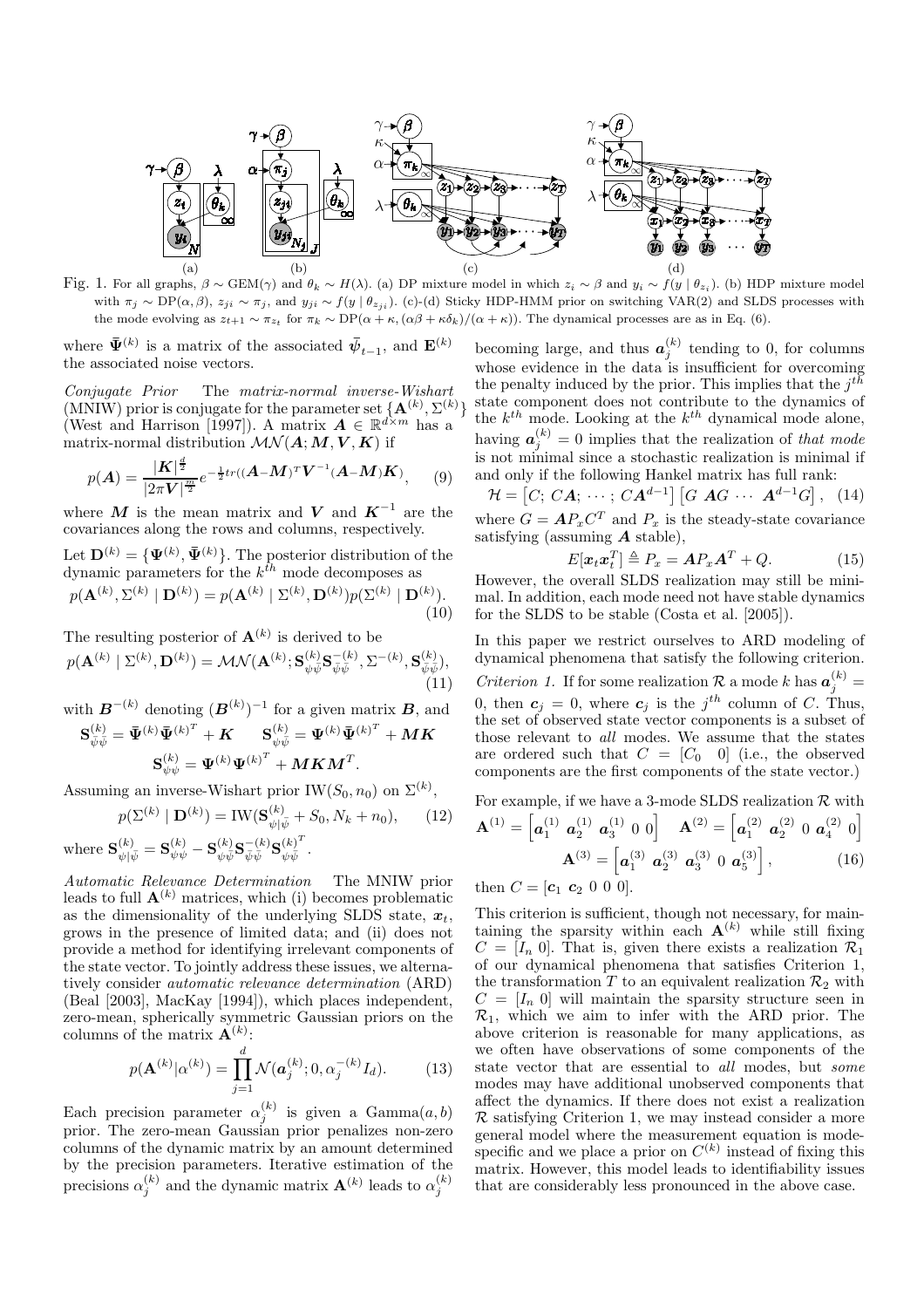The ARD prior may also be used to learn variable-order S-VAR processes. Instead of placing independent Gaussian priors on each column of  $\mathbf{A}^{(k)}$ , as we did in Eq. 13 for the SLDS, we decompose the prior over the *lag blocks*  $A_i^{(k)}$ :

$$
p(\mathbf{A}^{(k)}|\boldsymbol{\alpha}^{(k)}) = \prod_{i=1}^{r} \mathcal{N}(\text{vec}(A_i^{(k)}); 0, \alpha_i^{-(k)} I_{n^2}).
$$
 (17)

That is, each block  $A_i^{(k)}$  shares the same precision  $\alpha_i^{(k)}$  so entire lag components of that mode can be "turned off".

Our ARD prior on  $\mathbf{A}^{(k)}$  is equivalent to a  $\mathcal{N}(0, \Sigma_0^{(k)})$  prior on  $vec(\mathbf{A}^{(k)})$ , where

$$
\Sigma_0^{(k)} = \text{diag}\left(\alpha_1^{(k)}, \dots, \alpha_1^{(k)}, \dots, \alpha_m^{(k)}, \dots, \alpha_m^{(k)}\right)^{-1}.\tag{18}
$$

Here,  $m = d$  for the SLDS with d replicates of each  $\alpha_i^{(k)}$ , and  $m = r$  for the S-VAR with  $n^2$  replicates of  $\alpha_i^{(k)}$ . To examine the posterior distribution of  $\mathbf{A}^{(k)}$ , we note that we may rewrite the state equation as,

$$
\psi_{t+1} = \left[ \bar{\psi}_{t,1} I_{\ell} \ \bar{\psi}_{t,2} I_{\ell} \cdots \bar{\psi}_{t,\ell*r} I_{\ell} \right] \text{vec}(\mathbf{A}^{(k)}) + \mathbf{e}_{t+1}(k)
$$
  
\n
$$
\triangleq \tilde{\Psi}_{t} \text{vec}(\mathbf{A}^{(k)}) + \mathbf{e}_{t+1}(k) \qquad \forall t | z_t = k,
$$
 (19)

where  $\ell = d$  for the SLDS and  $\ell = n$  for the S-VAR, from which derive the posterior distribution as

$$
p(\text{vec}(\mathbf{A}^{(k)}) \mid \mathbf{D}^{(k)}, \Sigma^{(k)}, \alpha^{(k)}) = \mathcal{N}^{-1} \bigg( \sum_{t \mid z_t = k} \tilde{\Psi}_{t-1}^T \Sigma^{-(k)} \psi_t, \n\Sigma_0^{-(k)} + \sum_{t \mid z_t = k} \tilde{\Psi}_{t-1}^T \Sigma^{-(k)} \tilde{\Psi}_{t-1} \bigg). \tag{20}
$$

Here,  $\mathcal{N}^{-1}(\theta,\Lambda)$  represents a Gaussian  $\mathcal{N}(\mu,\Sigma)$  with information parameters  $\theta = \Sigma^{-1} \mu$  and  $\Lambda = \Sigma^{-1}$ . The posterior of each precision parameter  $\alpha_{\ell}^{(k)}$  is given by

$$
p(\alpha_{\ell}^{(k)} \mid \mathbf{D}^{(k)}, \mathbf{A}^{(k)}) = \text{Gamma}\left(a + \frac{|\mathcal{S}_{\ell}|}{2}, b + \sum_{(i,j) \in \mathcal{S}_{\ell}} \frac{a_{ij}^{(k)^2}}{2}\right).
$$
\n(21)

 $\mathcal{S}_{\ell}$  are the indices for which  $a_{ij}^{(k)}$  has prior precision  $\alpha_{\ell}^{(k)}$ .

We then place a separate inverse-Wishart prior  $IW(S_0, n_0)$ on  $\Sigma^{(k)}$  and look at the posterior given  $\mathbf{A}^{(k)}$ :

$$
p(\Sigma^{(k)} \mid \mathbf{D}^{(k)}, \mathbf{A}^{(k)}) = \text{IW}(\mathbf{S}_{\psi|\bar{\psi}}^{(k)} + S_0, N_k + r_0), \qquad (22)
$$

where 
$$
\mathbf{S}_{\psi|\bar{\psi}}^{(k)} = \sum_{t|z_t=k} (\boldsymbol{\psi}_t - \mathbf{A}^{(k)} \boldsymbol{\bar{\psi}}_{t-1}) (\boldsymbol{\psi}_t - \mathbf{A}^{(k)} \boldsymbol{\bar{\psi}}_{t-1})^T.
$$

Posterior of Measurement Noise For the HDP-SLDS, we additionally place an  $IW(R_0, r_0)$  prior on the measurement noise covariance  $R$ , which is shared between modes. The posterior distribution is given by

$$
p(R \mid \mathbf{y}_{1:T}, \mathbf{x}_{1:T}) = \text{IW}(S_R + R_0, T + r_0), \qquad (23)
$$
\n
$$
\text{where } S_R = \sum_{t=1}^T (\mathbf{y}_t - C\mathbf{x}_t)(\mathbf{y}_t - C\mathbf{x}_t)^T.
$$

## 3.2 Gibbs Sampler

For inference in the HDP-AR-HMM, we use a Gibbs sampler that iterates between sampling the mode sequence,  $z_{1:T}$ , and the set of dynamic and sticky HDP-HMM parameters. See Fox et al. [2008a] for details of sampling  $({\lbrace \pi_k \rbrace}, \beta, \alpha, \kappa, \gamma)$  given  $z_{1:T}$ . The sampler for the HDP-SLDS is identical with the additional step of sampling the state sequence,  $x_{1:T}$ , and conditioning on the state sequence when resampling dynamic parameters.

Sampling  $(A^{(k)}, \Sigma^{(k)}, R)$  Conditioned on the mode sequence,  $z_{1:T}$ , and  $\boldsymbol{\psi}_{1:T}$  (i.e., the observations,  $\boldsymbol{y}_{1:T}$ , or sampled state sequence,  $x_{1:T}$ , we can sample the dynamic parameters  $\boldsymbol{\theta} = {\mathbf{A}^{(k)}, \Sigma^{(k)}}$  from the posterior densities of Sec. 3.1. For the ARD prior, we then sample  $\alpha^{(k)}$  given  $\mathbf{A}^{(k)}$ . For the HDP-SLDS, we additionally sample R.

Sampling  $z_1$ . As shown in Fox et al. [2008a], the mixing rate of the Gibbs sampler for the HDP-HMM can be dramatically improved by using a truncated approximation to the HDP, such as the weak limit approximation, and jointly sampling the mode sequence using a variant of the forward-backward algorithm. Specifically, we compute backward messages  $m_{t+1,t}(z_t) \propto p(\psi_{t+1:T} | z_t, \bar{\psi}_t, \pi, \theta)$  and then recursively sample each  $z_t$  conditioned on  $z_{t-1}$  from

$$
p(z_t \mid z_{t-1}, \psi_{1:T}, \boldsymbol{\pi}, \boldsymbol{\theta}) \propto p(z_t \mid \pi_{z_{t-1}})
$$

$$
p(\psi_t \mid \bar{\psi}_{t-1}, \mathbf{A}^{(z_t)}, \Sigma^{(z_t)}) m_{t+1,t}(z_t), \quad (24)
$$

Joint sampling of the mode sequence is especially important when the observations are directly correlated via a dynamical process since this correlation further slows the mixing rate of the sampler of Teh et al. [2006]. Note that the approximation of Eq. (4) retains the HDP's nonparametric nature by encouraging the use of fewer than  $L$  components while allowing the generation of new components, upper bounded by L, as new data are observed.

Sampling  $x_{1:T}$  (HDP-SLDS only) Conditioned on the mode sequence  $z_{1:T}$  and the set of dynamic parameters  $\theta$ , our dynamical process simplifies to a time-varying linear dynamical system. We can then block sample  $x_{1:T}$  by first running a backward filter to compute  $m_{t+1,t}(\mathbf{x}_t) \propto$  $p(\boldsymbol{y}_{t+1:T}|\boldsymbol{x}_t, z_{t+1}, \boldsymbol{\theta})$  and then recursively sampling each  $x_t$  conditioned on  $x_{t-1}$  from

$$
p(\boldsymbol{x}_t | \boldsymbol{x}_{t-1}, \boldsymbol{y}_{1:T}, z_{1:T}, \boldsymbol{\theta}) \propto p(\boldsymbol{x}_t | \boldsymbol{x}_{t-1}, A^{(z_t)}, \Sigma^{(z_t)})
$$

$$
p(\boldsymbol{y}_t | \boldsymbol{x}_t, R) m_{t+1,t}(\boldsymbol{x}_t). \quad (25)
$$

The messages are given in information form by  $m_{t,t-1}(x_{t-1})$  $\propto \mathcal{N}^{-1}(\boldsymbol{x}_{t-1}; \vartheta_{t,t-1}, \Lambda_{t,t-1}),$  where the information parameters are recursively defined as

$$
\vartheta_{t,t-1} = A^{(z_t)^T} \Sigma^{-(z_t)} \tilde{\Lambda}_t (C^T R^{-1} \mathbf{y}_t + \vartheta_{t+1,t})
$$
(26)  

$$
\Lambda_{t,t-1} = A^{(z_t)^T} \Sigma^{-(z_t)} A^{(z_t)} - A^{(z_t)^T} \Sigma^{-(z_t)} \tilde{\Lambda}_t \Sigma^{-(z_t)} A^{(z_t)},
$$
  
where  $\tilde{\Lambda}_t = (\Sigma^{-(z_t)} + C^T R^{-1} C + \Lambda_{t+1,t})^{-1}.$ 

## 4. RESULTS

MNIW prior We begin by analyzing the relative modeling power of the HDP-VAR(1)-HMM, <sup>2</sup> HDP-VAR(2)-HMM, and HDP-SLDS using the MNIW prior on three sets of test data (see Fig. 2.) We compare to a baseline sticky HDP-HMM using first difference observations, imitating a HDP-VAR(1)-HMM with  $A^{(k)} = I$  for all k. The MNIW hyperparameters are set from statistics of the data. Our Hamming distance error metric is calculated by choosing the optimal mapping of indices maximizing overlap between the true and estimated mode sequences. For the first scenario, the data were generated from a 5-mode S-VAR(1) process. The three switching linear dynamical models provide comparable performance since both the HDP-VAR(2)-HMM and HDP-SLDS with  $C = I$  contain

<sup>&</sup>lt;sup>2</sup> Here we use the notation HDP-VAR $(r)$ -HMM to refer to a HDP-AR-HMM with autoregressive order r and vector observations.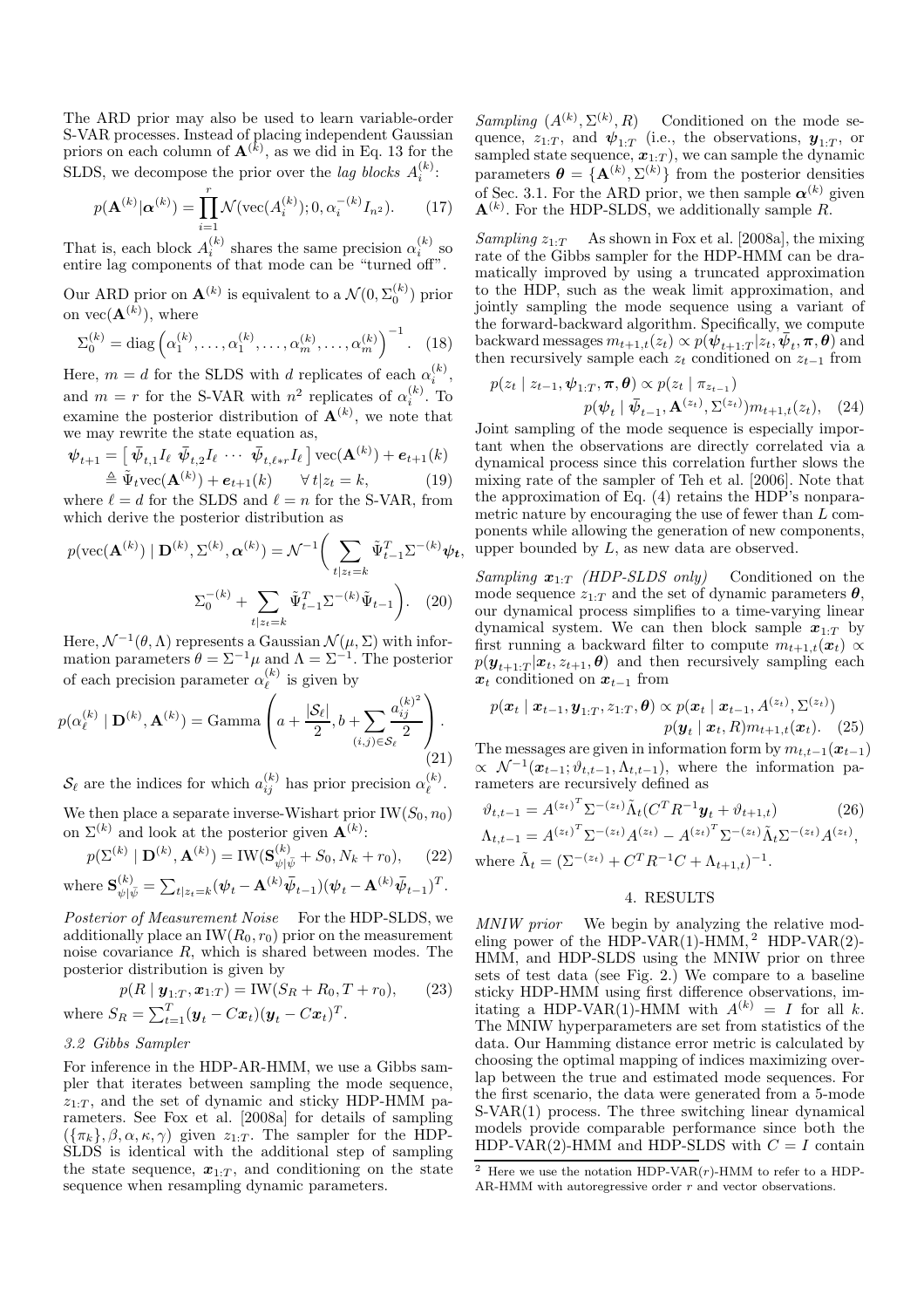

Fig. 2. (a) Observation sequence (blue, green, red) and associated mode sequence (magenta) for a 5-mode switching VAR(1) process (top), 3-mode switching AR(2) process (middle), and 3-mode SLDS (bottom). The associated 10th, 50th, and 90th Hamming distance quantiles over 100 trials are shown for the (b) HDP-VAR(1)-HMM, (c) HDP-VAR(2)-HMM, (d) HDP-SLDS with  $C = I$  (top and bottom) and  $C = \begin{bmatrix} 1 & 0 \end{bmatrix}$  (middle), and (e) sticky HDP-HMM using first difference observations.

the class of HDP-VAR(1)-HMMs. In the second scenario, the data were generated from a 3-mode S-AR(2) process. The HDP-AR(2)-HMM has significantly better performance than the HDP-AR(1)-HMM while the performance of the HDP-SLDS with  $\hat{C} = [1 \ 0]$  performs similarly, but has greater posterior variability because the HDP-AR(2)- HMM model family is smaller. Note that the HDP-SLDS sampler is slower to mix since the hidden, continuous state is also sampled. The data in the third scenario were generated from a 3-mode SLDS model with  $C = I$ . Here, we clearly see that neither the HDP-VAR(1)-HMM nor HDP-VAR(2)-HMM is equivalent to the HDP-SLDS. Note that all of the switching models yielded significant improvements relative to the baseline sticky HDP-HMM. Together, these results demonstrate both the differences between our models as well as the models' ability to learn switching processes with varying numbers of modes.

ARD prior We now compare the utility of the ARD prior to the MNIW prior using the HDP-SLDS model when the true underlying dynamical modes have sparse dependencies relative to the assumed model order. We generated data from a two-mode SLDS with 0.98 probability of selftransition and the following dynamical parameters:

$$
\mathbf{A}^{(1)} = \begin{bmatrix} 0.8 & -0.2 & 0 \\ -0.2 & 0.8 & 0 \\ 0 & 0 & 0 \end{bmatrix} \quad \mathbf{A}^{(2)} = \begin{bmatrix} -0.2 & 0 & 0.8 \\ 0.8 & 0 & -0.2 \\ 0 & 0 & 0 \end{bmatrix}, \quad (27)
$$

with  $C = [I_2 \ 0], \ \Sigma^{(1)} = \Sigma^{(2)} = I_3$ , and  $R = I_2$ . The first dynamical process can be equivalently described by just the first and second state components, while the second process only relies on a single state component. <sup>3</sup> (The third component is equivalent to additional process noise.)

In Fig. 3, we see that the ARD provides superior modesequence estimates, as well as a mechanism for identifying non-dynamical state components. The histograms of Fig. 3(d)-(e) depict that we were able to correctly identify dynamical systems with  $a_3^{(1)} = 0$  and  $a_2^{(2)} = a_3^{(2)} = 0$ since the precisions  $\alpha_j^{(k)}$  corresponding to these columns are significantly larger than those for the other columns.

Dancing Honey Bees To analyze our ability to learn variable order S-VAR processes, we tested the HDP-VAR(2)-HMM model with the ARD prior on a set of three dancing honey bee sequences, aiming to segment the sequences into the *waggle*, turn right, and turn left dances displayed in Fig. 4(a). The data consist of measurements  $y_t = [\cos(\theta_t) \sin(\theta_t) x_t y_t]^T$ , where  $(x_t, y_t)$  denotes the 2D coordinates of the bee's body and  $\theta_t$  its head angle. Providing the data and ground truth labels, MATLAB's lpc implementation of Levinson's algorithm indicates that the turning dances are well approximated by an order 1 process, while the waggle dance relies on an order 2 model. <sup>4</sup> This same dataset was analyzed in Fox et al. [2008b] using the MNIW prior with the HDP-VAR(1)- HMM model, and compared against the 3-mode SLDS model of Oh et al. [2008] and the change-point detection formulation of Xuan and Murphy [2007].

The Hamming distance plots for the HDP-VAR(2)-HMM with the ARD prior, shown in Fig. 4(b), are indistinguishable from those using the HDP-VAR(1)-HMM with the MNIW prior. Thus, the information in the first lag component is sufficient for the segmentation problem. However, the ARD prior informs us of the variable-order nature of this switching dynamical process and would likely improve predictive performance of honey bee dances. From Fig.  $4(d)$ - $(f)$ , we see that the learned orders for the three dances match what was indicated by running MATLAB's lpc function on ground-truth segmented data.

<sup>&</sup>lt;sup>3</sup> Since the true model has  $C = [I_2 \ 0]$  rather than arbitrary  $C =$ [C<sub>0</sub> 0], we still hope to recover the  $a_2^{(2)} = a_3^{(2)} = 0$  sparsity structure.

<sup>4</sup> lpc computes AR coefficients for scalar data, so we analyzed each component of the observation vector independently. The order was consistent across these components.